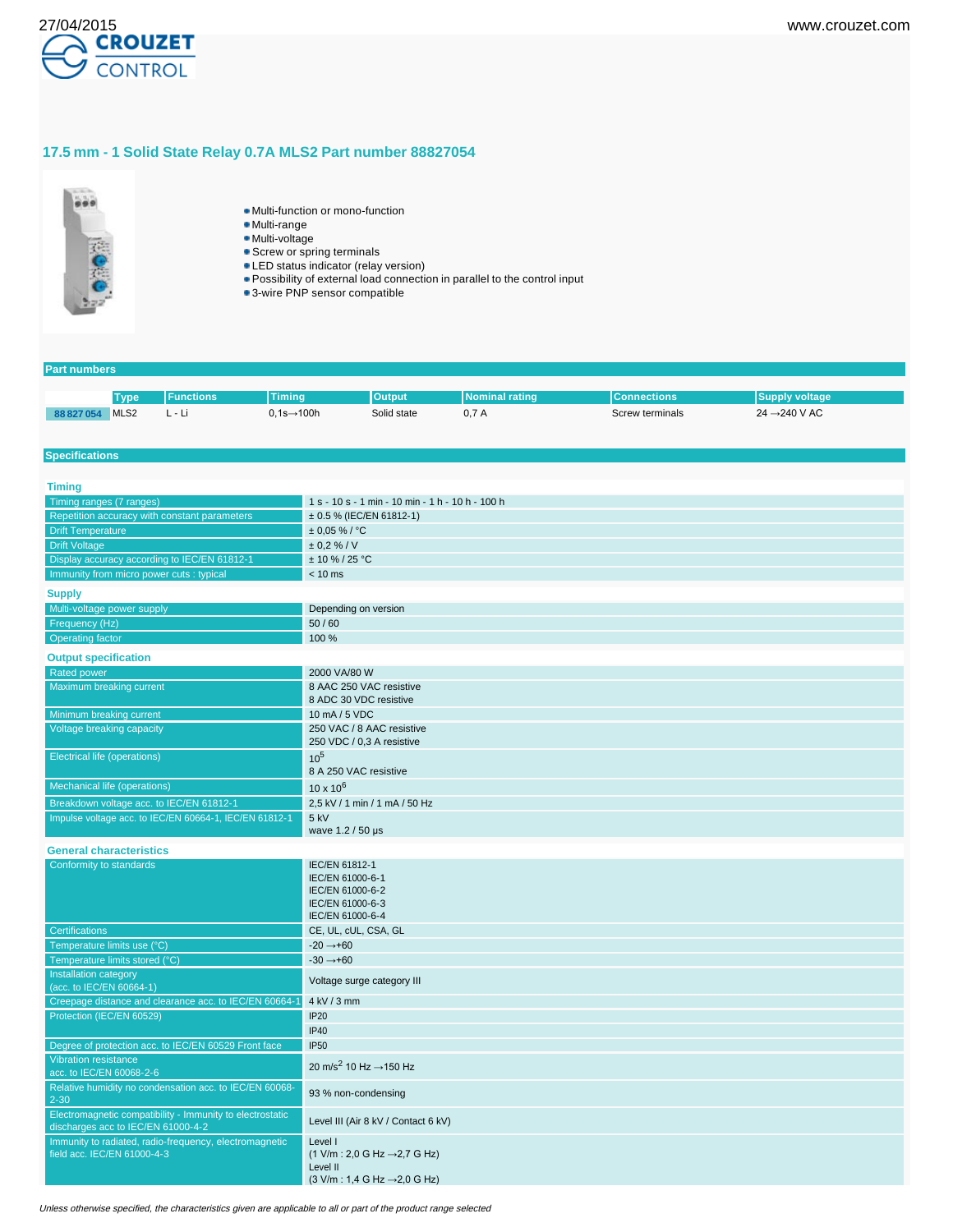27/04/2015 www.crouzet.com

|                                                                                     | Level III<br>$(10 \text{ V/m} : 80 \text{ M Hz} \rightarrow 1 \text{ G Hz})$                                                                             |
|-------------------------------------------------------------------------------------|----------------------------------------------------------------------------------------------------------------------------------------------------------|
| Immunity to rapid transient bursts acc. to IEC/EN 61000-4-                          | Level III (direct 2 kV / Capacitive coupling clamp 1 kV)                                                                                                 |
| Immunity to shock waves on power supply acc. to IEC/EN<br>61000-4-5                 | Level III (2 kV / common mode 2 kV/residual current mode 1 kV)                                                                                           |
| Immunity to radio frequency in common mode acc. to<br>IEC/EN 61000-4-6              | Level III (10V rms: 0.15 M Hz to 80 M Hz)                                                                                                                |
| Immunity to voltage dips and breaks acc. to IEC/EN 61000-<br>$4 - 11$               | 0 % residual voltage, 1 cycle<br>70 % residual voltage, 25/30 cycles                                                                                     |
| Mains-borne and radiated emissions acc. to EN 55022<br>(CISPR22), EN55011 (CISPR11) | Class B                                                                                                                                                  |
| Fixing: Symmetrical DIN rail                                                        | 35 mm                                                                                                                                                    |
| Terminal capacity Single-wire without ferrule                                       | 1 x 0.5 $\rightarrow$ 3.3 mm <sup>2</sup><br>(AWG 20 $\rightarrow$ AWG 12)<br>2 x 0.5 $\rightarrow$ 2.5 mm <sup>2</sup><br>(AWG 20 $\rightarrow$ AWG 14) |
| Terminal capacity Multi-wire with ferrule                                           | 1 x 0.5 $\rightarrow$ 2.5 mm <sup>2</sup><br>(AWG 20 $\rightarrow$ AWG 14)<br>2 x 0.5 $\rightarrow$ 1.5 mm <sup>2</sup><br>(AWG 20 $\rightarrow$ AWG 16) |
| <b>Housing material</b>                                                             | Self-extinguishing                                                                                                                                       |
| Shock test IEC/EN 60068-2-27                                                        | $15 g - 11 ms$                                                                                                                                           |
| Short interruption on power line acc to IEC/EN 61000-4-11                           | 0 % residual voltage, 250/300 cycles                                                                                                                     |





**Curves**